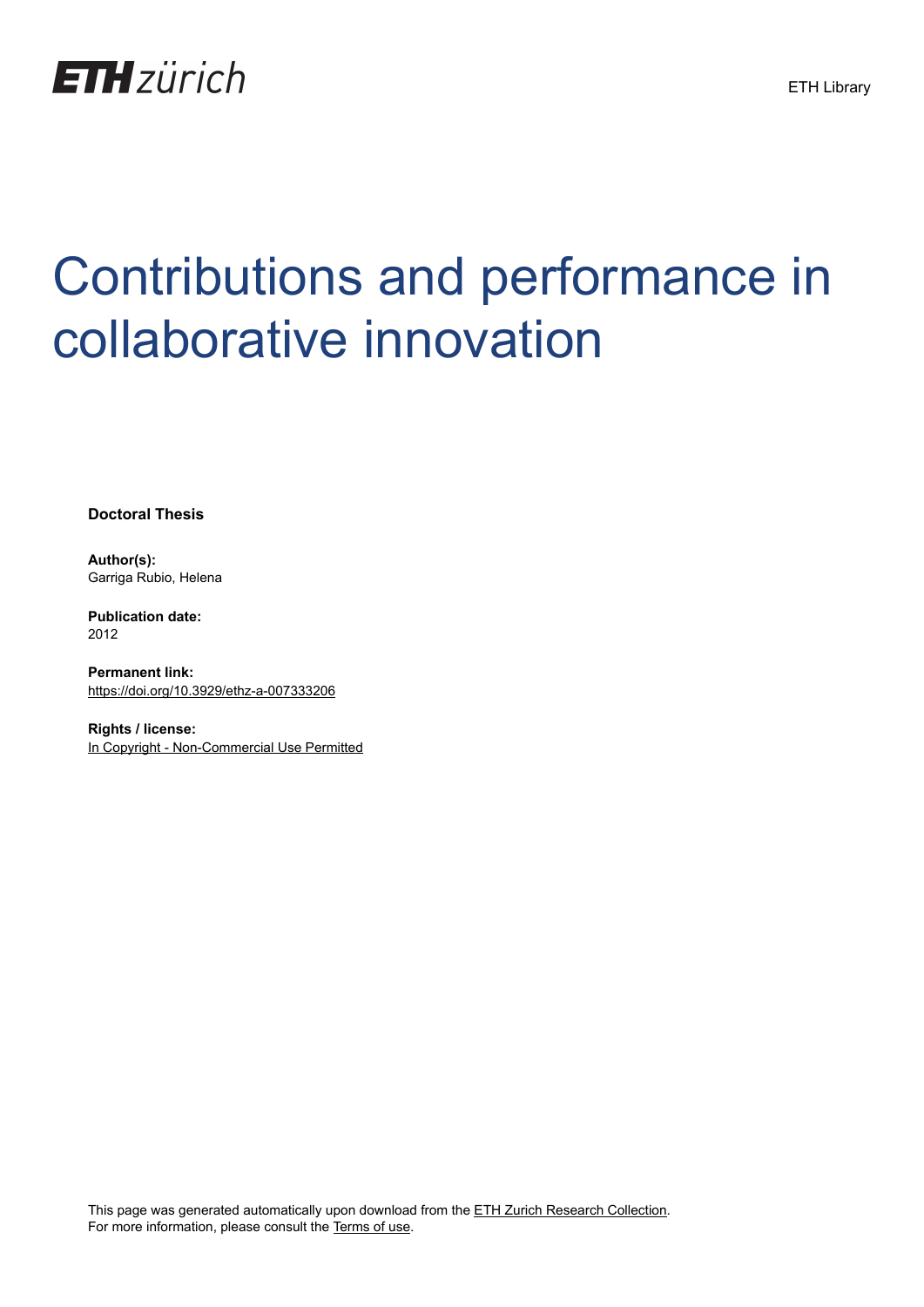**DISS. ETH N° 20249**

# **CONTRIBUTIONS AND PERFORMANCE IN COLLABORATIVE INNOVATION**

By

Helena Garriga Rubio A thesis submitted for the degree of

Doctor of Sciences

#### **ETH ZURICH**

2012

M.Sc. Columbia University

born on February 17<sup>th</sup> 1984 in Barcelona, Spain

Citizen of Spain

Accepted on the recommendation of

Prof. Dr. Georg von Krogh, examiner

Prof. Dr. Pius Baschera, co-examiner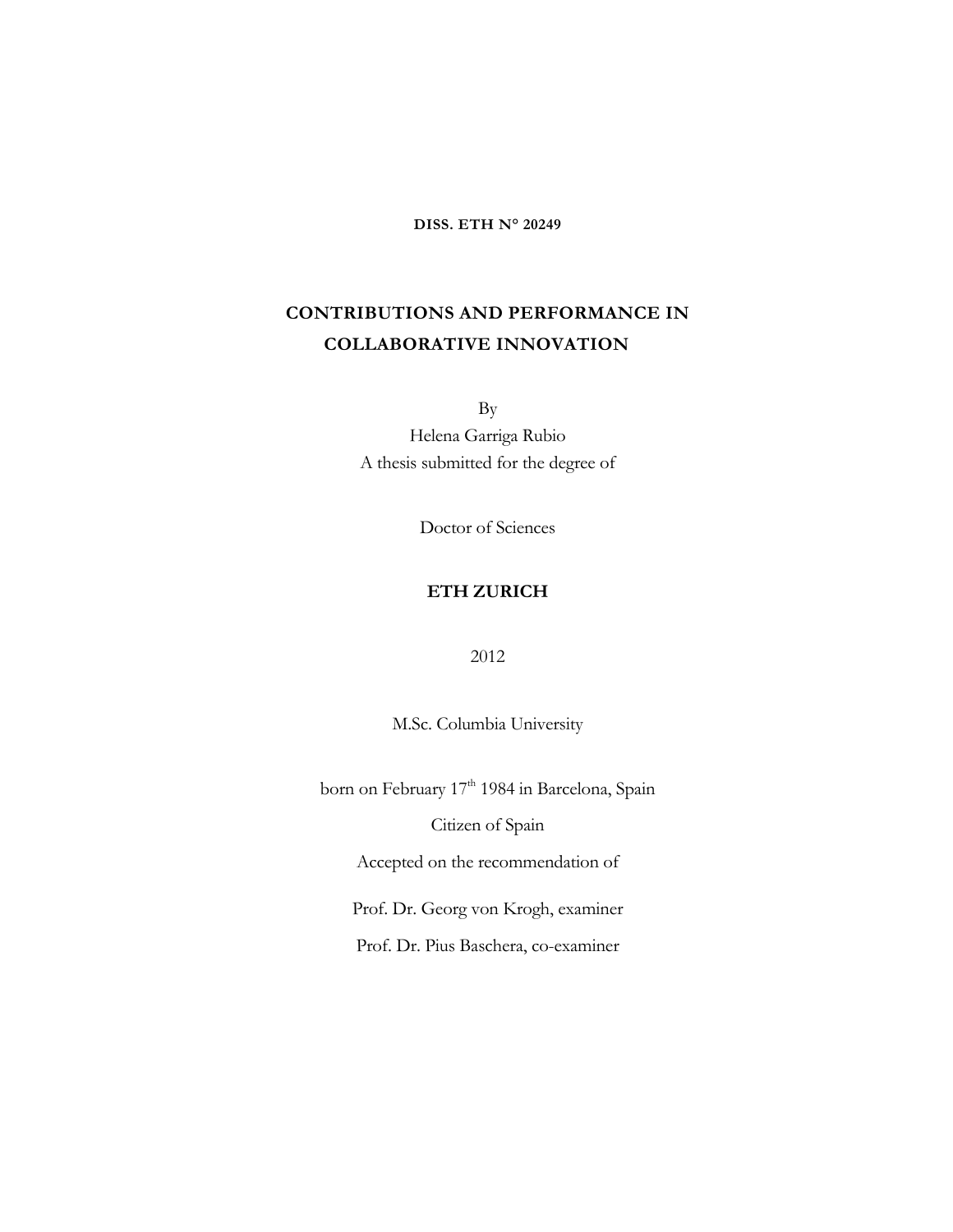### **Abstract**

Despite growing efforts to explore open innovation concepts and practices and their impact on innovative performance, many questions remain unanswered. "Contributions and Performance in Collaborative Innovation" investigates collaborative innovation by examining the contributions and motivations of participants in innovative projects and their effect on innovative performance.

Chesbrough (2003) coined the term "open innovation" to indicate the processes by which companies combine externally and internally developed technologies in a flexible way to develop new businesses. Since then, there has been an increased awareness of and interest in this concept on the part of both practitioners and researchers. In contrast to other types of innovation, such as producercentered innovation, in which the innovation is produced within the firm and profits are retained therein, and user innovation, in which an individual creates something to use, collaborative innovation involves several developers.

This thesis investigates collaborative innovation involving individuals and firms by studying the motivations of individuals to contribute, the impact of firms participation in the innovative project and innovative performance Several aspects of collaborative innovations, such as social preferences, firm engagement and available external knowledge, are investigated and described in further detail than in previous studies.

This thesis aims to stimulate ongoing debates on open innovation and advance the understanding of the mechanisms by which collaborative innovation fosters knowledge creation. Specifically, this thesis develops a framework that explains how multiple parties affect the innovative process in a collaborative innovation strategy. Several implications for research and management regarding collaborative innovation conclude the thesis.